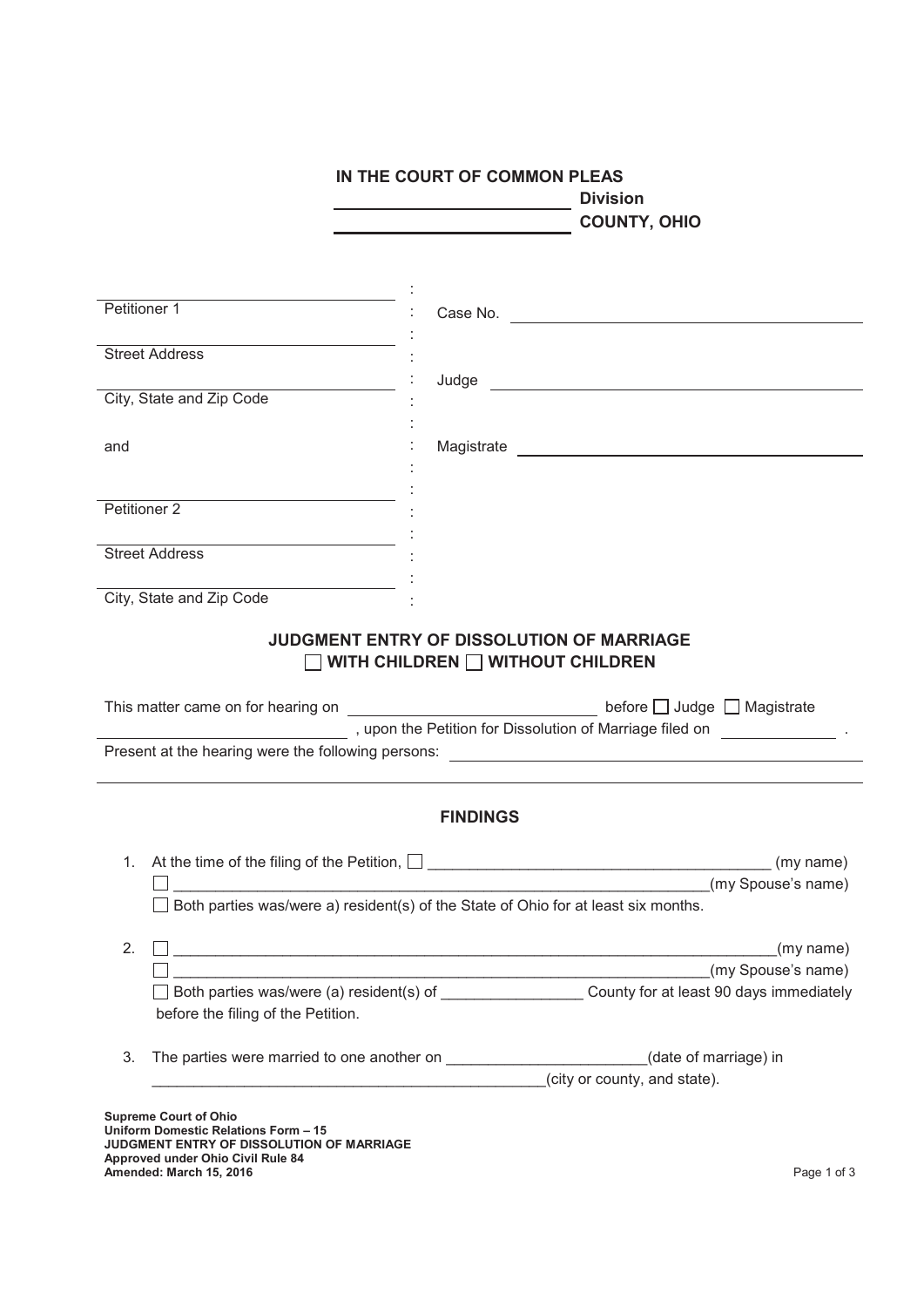4. Check all that apply regarding child(ren):

 $\Box$  There is/are no child(ren) expected from this marriage or relationship.

There is/are child(ren) expected from this marriage or relationship and the approximate due date is:

|    | There is/are no child(ren) from this marriage or relationship.<br>$\Box$ The parties are parents of ___________(number) child(ren) from the marriage or relationship. Of the<br>child(ren), ___________(number) is/are now emancipated adult(s) and not under any disability. The<br>following (number) child(ren) is/are minor child(ren) and/or mentally or physically disabled<br>and incapable of supporting or maintaining themselves (name and date of birth of each child): |               |  |
|----|------------------------------------------------------------------------------------------------------------------------------------------------------------------------------------------------------------------------------------------------------------------------------------------------------------------------------------------------------------------------------------------------------------------------------------------------------------------------------------|---------------|--|
|    | <b>Name of Child</b>                                                                                                                                                                                                                                                                                                                                                                                                                                                               | Date of Birth |  |
|    | (other parent's name) is not the parent of the following child(ren) who<br>was/were born during the marriage (name and date of birth of each child):                                                                                                                                                                                                                                                                                                                               |               |  |
|    | (other parent's name) is not the parent of the following child(ren) who was/were<br>born during the marriage (name and date of birth of each child):                                                                                                                                                                                                                                                                                                                               |               |  |
| 5. | $\Box$ The following child(ren) of this marriage or relationship is/are subject to a custody or parenting order in<br>a different Court proceeding (name of each child with the Court that has issued the custody or parenting                                                                                                                                                                                                                                                     |               |  |
| 6. | Petitioner <b>Detectioner</b> requests to be restored to the former name of:                                                                                                                                                                                                                                                                                                                                                                                                       |               |  |
| 7. | The parties personally appeared before this Court, and more than 30 and less than 90 days have<br>elapsed after the filing of the Petition.                                                                                                                                                                                                                                                                                                                                        |               |  |
| 8. | Upon examination under oath, the parties acknowledge that they have agreed on the<br>Shared Parenting Plan or $\Box$ Parenting Plan for their child(ren), which they believe to be in their best<br>interests. The Court's adoption of the Plan is in the best interests of the child(ren).                                                                                                                                                                                        |               |  |

9. Upon examination under oath, the parties acknowledge that they voluntarily entered into a Separation Agreement, attached and incorporated in the Petition,  $\Box$  as modified on and the parties are satisfied with the terms of the Separation Agreement and Plan and fully understand the same. Each